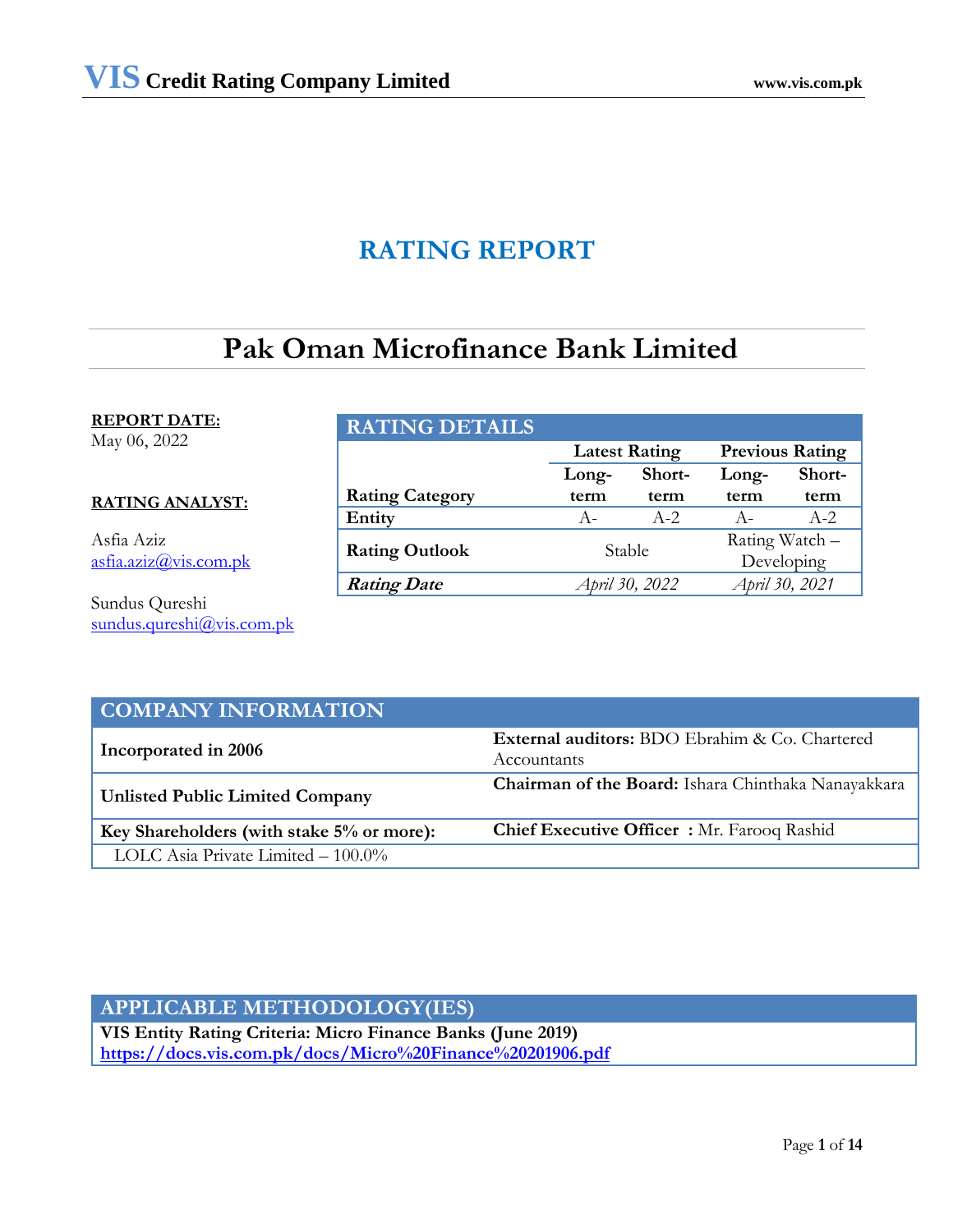# **Pak Oman Microfinance Bank Limited**

### **OVERVIEW OF THE INSTITUTION**

Microfinance Bank Limited was incorporated in March 2006 as an unlisted public limited company under Microfinance Institutions Ordinance 2001. The Bank's principal activity is to provide microfinance services to the poor and underserved.

# **RATING RATIONALE**

Pak Oman Incorporated in March 2006, Pak Oman Microfinance Bank Limited (POMBL) is engaged in provision of microfinance services to the poor and underserved segment of the society. The bank currently holds license to operate nationwide. Head office of POMBL is based in Karachi, while the bank also has branches and service centers across all provinces of Pakistan including Azad Jammu & Kashmir other than Gilgit Baltistan. As at end-Dec 2021, service network of the bank included 43 (2020: 31) branches and 33 (2020: 35) service centers.

A noticeable change has been witnessed in the shareholding pattern during the period under review. In the outgoing year, LOLC Holdings PLC through LOLC Asia Private Limited bought complete stake of 100.0% in the organization in accordance with their prior intentions for the same.

**LOLC Asia Private Limited:** LOLC is a wholly owned subsidiary of LOLC Group Sri Lanka. The registered office of LOLC Asia Private limited is based in Singapore. LOLC Group Sri Lanka is one of the biggest and diversified conglomerates in Sri Lanka having investments in various industries including financial services, insurance, manufacturing, trading, plantation, renewable energy, and leisure. Apart from Pakistan, LOLC Group has presence in Cambodia, Myanmar, Indonesia, the Philippines, Maldives, Sierra, Leone, Mauritius, Malawi, Tanzania, Kenya, Egypt, Tajikistan, Zimbabwe, UAE, Singapore, Nigeria and Zambia providing financial services.

# **Board of Directors**

## **Table 1: Board of Directors**

| <b>Members</b>                                    | <b>Status</b>             |
|---------------------------------------------------|---------------------------|
| Mr. Ishara Chinthaka Nanayakkara                  | Chairman                  |
| Mr. Wanni Achchige Rohana Kumara                  | Sponsor Nominee           |
| Mr. P.L. Chamika Rasintha Cooray Wijewarnasooriya | <b>Executive Director</b> |

The Board of Directors (BoD) at POMBL was reconstituted in December 2020 and the above members have attained clearance of Fit and Proper Test from SBP. Due to recent changes in shareholding structure, currently the BoD comprises 3 members (nominated by LOLC) and is chaired by Mr. Ishara Chinthaka Nanayakkara. A total of five Board meetings were held during 2021. Key discussions during the BoD meetings encompassed update and evaluation of operational performance, and future plans for growth. Attendance and participation of members was satisfactory.

In order to ensure effective oversight, three board level committees are in place; these include Board Audit Committee (BAC), Board Human Resource and Remuneration Compensation Committee (BHRCC) and Board Risk Management Committee (BRMC).

# **Management Profile and Organizational Structure**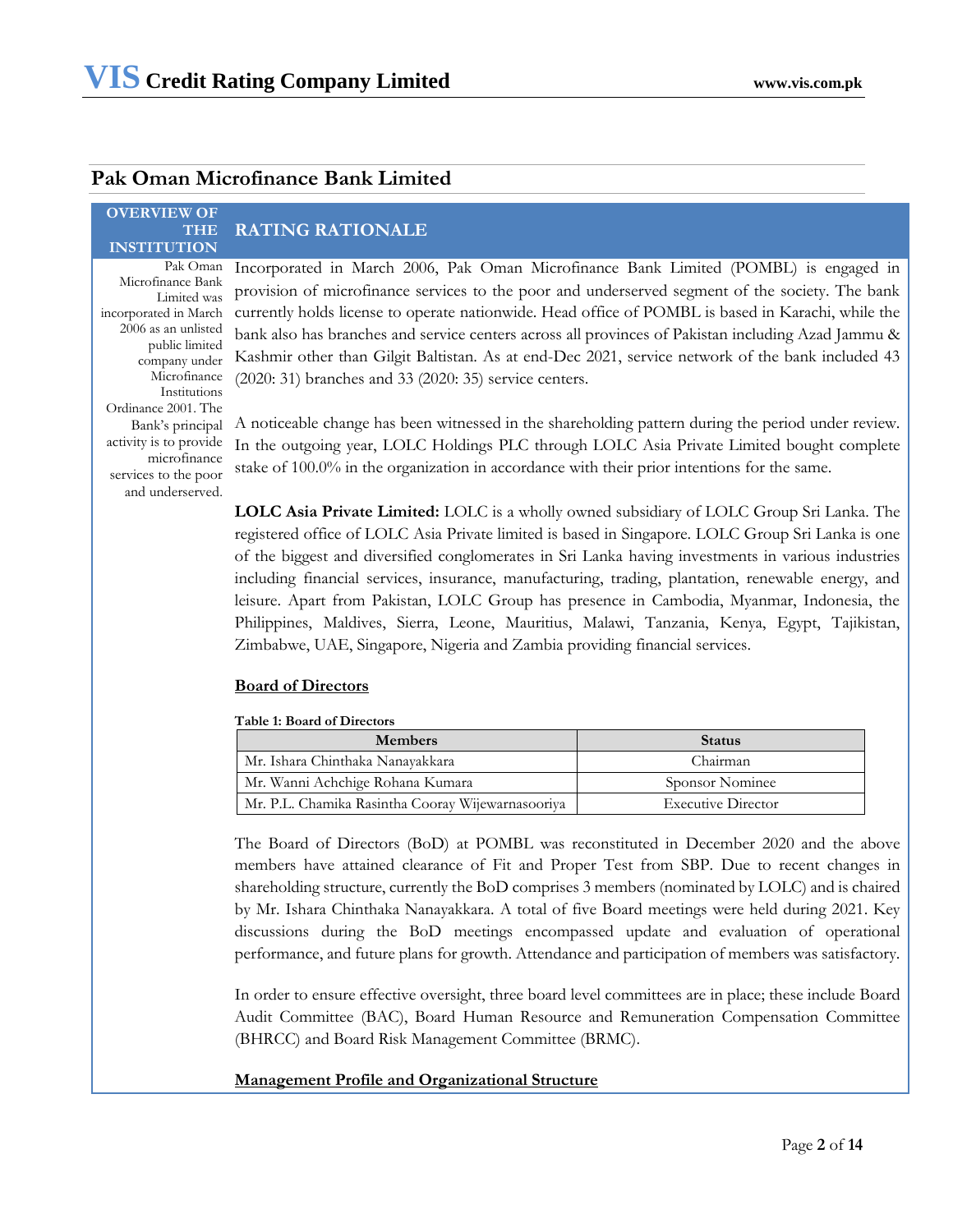### **Profile of Chairman**

Changes observed in the senior leadership team during the period under review include:

Mr. Ishara Chinthaka Nanayakkara has over a decade of experience in the industry and currently holds the role of Chairman of Commercial Leasing & Finance PLC, one of Sri Lanka's leading financial service providers for over 27 years, as well as LOLC Life Assurance Limited. He is also the Deputy Chairman of Seylan Bank, a premier commercial bank in the country. Mr. Nanay Akkara's interest in microfinance lead to the inauguration of LOLC Myanmar Micro Finance Company Ltd, a green field investment in Myanmar in which he was the founding Chairman, and currently serves as a Director. His proficiency in micro finance in the region is further demonstrated by his involvement at strategic level in LOLC Cambodia Ltd (Previously known as Thaneakea Phum Ltd); the 5th largest microfinance company in Cambodia. He was also recently appointed as a director in LOLC International Private Limited. He has been appointed as Chairman of the Board of Directors of the Company in February 2022.

Mr. Farooq Rashid has been appointed as the new Chief Executive Officer of the bank in the June 2021. During February 2021 to May 2021, Mr. Kashif Ahmed Siddiqui (CFO & Company Secretary) was assigned with additional responsibility of acting CEO for the period. Pak Oman MFB also conducted new inductions during the outgoing and ongoing year. The new additions include Mr. Waseem Bari as the Head of Internal Audit, Mr. Sultan Muhammad as the Head of Operations, Mr. Zafar Iqbal as the Head of Marketing & Business Development, Mr. Mir Yousuf Khan as the Head of Administration and Mr. Umair Sabir as the acting Head of HR. Mr. Sultan Muhammad also assists in the supervision of the compliance department. Mr. Gohar Iqbal rendered his services as the Head of Credit & Risk Management for 1QCY22; however, the position is now vacant. Role of Mr. Chamika in the senior management team as the COO is viewed positively from the ratings perspective as he has vast experience in the financial services industry especially in the microfinance industry. In the ongoing year, the bank is in the process of hiring Head of Collection & Recovery and Head of Sindh Region.

|  | Table 2: Management Team |  |
|--|--------------------------|--|
|--|--------------------------|--|

| <b>Names</b>                                         | Designation                                          |
|------------------------------------------------------|------------------------------------------------------|
| Mr. Farooq Rashid                                    | Chief Executive Officer                              |
| Mr. P.L. Chamika Rasintha Cooray<br>Wijewarnasooriya | Chief Operating Officer (COO)                        |
| Mr. Kashif Ahmed Siddiqui                            | Chief Financial Officer (CFO) & Company<br>Secretary |
| Mr. Gohar Iqbal (now vacant)                         | Head of Credit & Risk Management                     |
| Mr. Zafar Iqbal                                      | Head of Marketing & Business Development             |
| Mr. Umair Sabir                                      | Head of Human Resource                               |
| Mr. Sultan Muhammad                                  | Head of Operations                                   |
| Mr. Mir Yousuf Khan                                  | Head of Administration                               |
| Mr. Waseem Bari                                      | Head Of Internal Audit                               |
| Mr. Mohamed Faraz Basheer                            | Head of IT                                           |
| Mr. Haider Ali Khan                                  | Head of Legal                                        |

According to the management, Risk management function has been segregated from the marketing function. Risk management department reports directly to the BRMC. Moreover, a digitalization department has been created. The management aims to digitalize the operations of the loan processing and payments to streamline operations. At present, all the key positions of the Digitalization department are filled with qualified and experienced resources. In the ongoing year, the bank is in the process of implementing its digitalization plans including- Digital Lending Application, Debit card/Visa/Master/PayPak CASA Deployment and Customer Digital on Boarding is expected to be launched in Q2'2022.

Management Committee (MANCOM), Asset and Liability Committee (ALCO), Risk Committee (RC) and Human Resource Committee (HRC) are four committees present at management level.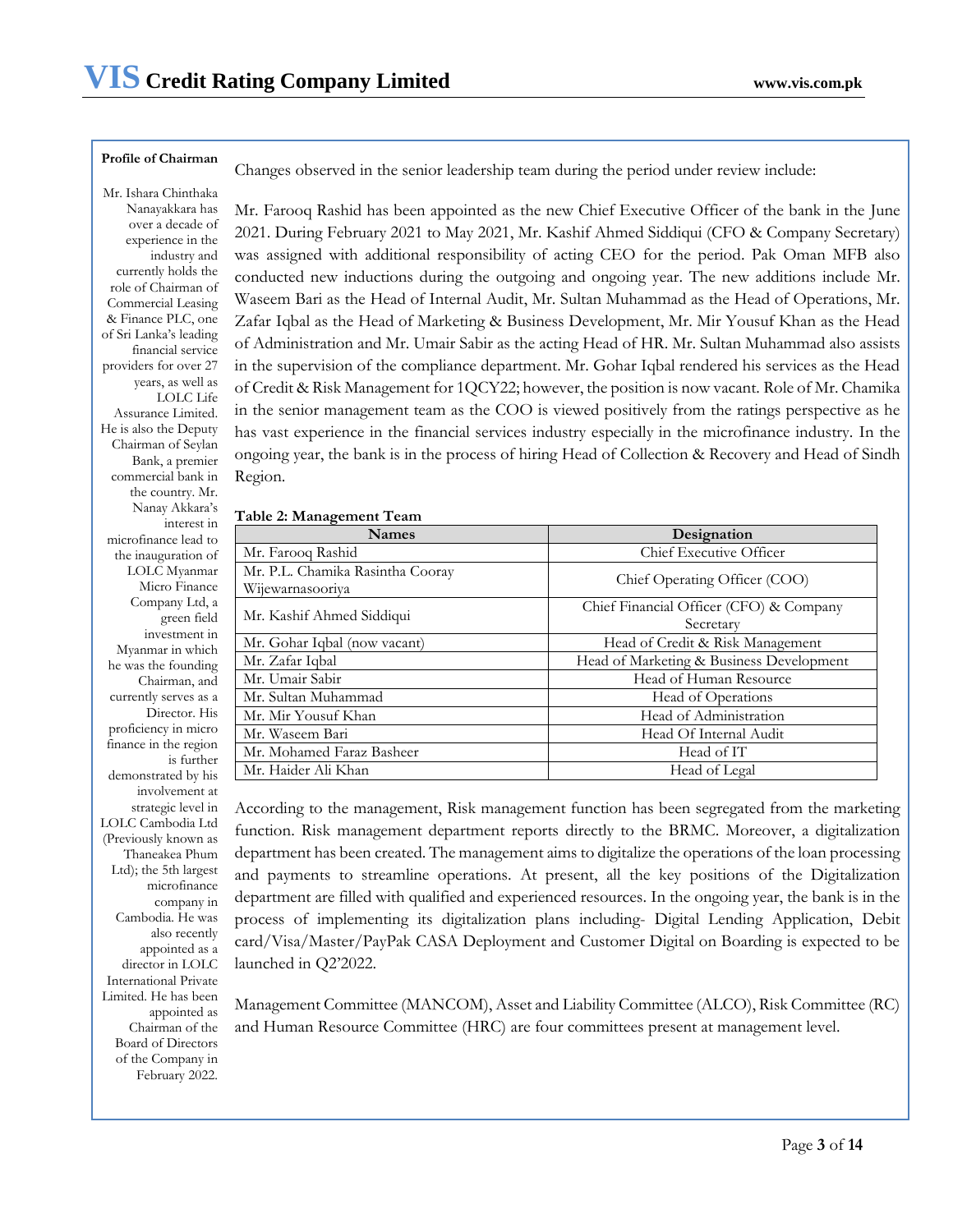# **Distribution Network**

POMBL increased its network reach to 76 branches by adding ten branch in 2021; the expansion in branches/service centers was in order to target customers in rural areas. The bank has gradually developed its distribution network over the years by opening both branches and service centers. The majority of the branches are in Punjab (37 branches) followed by Sindh (23 branches), KPK (7 branches), Baluchistan (5 branches) and one in Azad Kashmir and Federal Capital area, respectively. The lending staff at each branch includes Customer Relationship Officers (CRO), and Verification Officer (VO). CRO and VO report to Branch Manager (BM) who then reports to the Area Manager (AM). With a broad focus towards decentralization, Regional Business Heads have also been appointed. In order to strengthen the audit function, the bank has assigned an audit officer in each branch. In the ongoing year, the institution plans to launch around 26 branches in the North of the country including Islamabad, Peshawar, Skardu and Gilgit Baltistan.

# **Productivity indicators**

Given enhanced focus in regard to geographical expansion towards rural areas as well as emphasis on market based business (micro enterprise loans), average loan size increased in 2021. The number of active loans observed reduction due to management's preference to deal with borrowers with sound repayment capacity, especially during the COVID-19 time. However, increasing the number of borrowers is a key priority of the management going forward. During FY21, small ticket size loans of up to Rs. 25,000 were disbursed with a significant jump noted in the ticket size of Rs. 25-50k. The number of loan officers (LOs) also observed significant increase to aid in recovery efforts and improve profitability at branch level. Productivity of LOs is likely to improve going forward on account of digitalization and introduction of mobile applications, which would ultimately reduce processing time and increase efficiency. Productivity indicators of the bank are tabulated below:

|                            | 2020      | 2021      |
|----------------------------|-----------|-----------|
| <b>Branches</b>            | 66        | 76        |
| No. of loan officers (LOs) | 480       | 822       |
| No. of active loans        | 56,658    | 55,982    |
| Average loan size (Rs.)    | 44,464    | 99,740    |
| Active Clients/LO          | 118       | 68        |
| Loan Amount/ $LO$ (Rs.)    | 5,248,452 | 6,792,602 |

|  |  |  |  | Table 3: Productivity indicators |
|--|--|--|--|----------------------------------|
|--|--|--|--|----------------------------------|

## **Information Technology (IT)**

POMBL is using in-house developed core banking application FUSION for bank operations and loan processing while also providing solution for leasing and deposit-based products. In addition to the core banking application, POMBL has launched recovery collection through a mobile application at the field level.

The bank's Disaster Recovery (DR) site is located at third party- CubeXs Weatherly in Karachi and its primary data center is situated at head office, DHA, Karachi. Real time data backups are maintained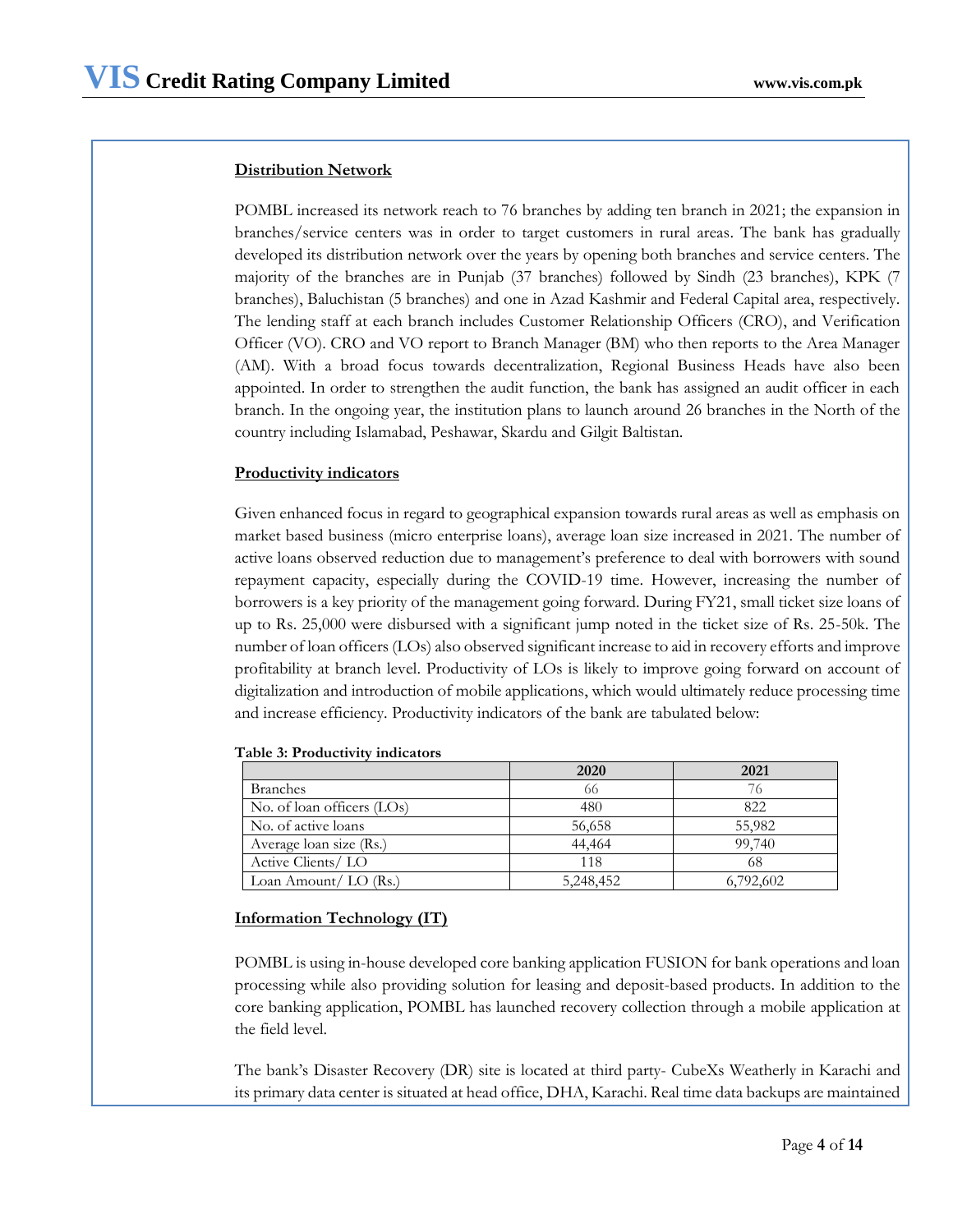on six servers and the same is stored on magnetic tapes for offline back-up. The tapes are placed in BRR security vault at each day end.

In the ongoing year, the bank has implemented digital loans module to facilitate borrowers in making repayments of installments. Digital Lending Application, Debit card/Visa/Master/PayPak CASA Deployment and Customer Digital on Boarding is expected to be launched in Q2'2022. Similarly, Mobile banking and I Pay Mobile Application objectives are expected to be achieved in the 4Q'2022.

# **Internal Audit**

The Internal Audit department is headed by Mr. Waseem Bari. He is a seasoned professional with 15 years of Internal Audit and Finance experience. Prior to joining POMBL, Mr. Waseem was associated with Summit Bank Limited. He is a Certified Chartered Accountant from Association of Chartered Certified Accountants (ACCA). As per management, there was no change in the team structure of the department in the outgoing year. Total staff strength of the Audit department remains 9, including the Head of the department.

Scope of the IA department activities is defined by the annual audit plan, which is approved by the Board. The management follows a risk based audit methodology whereby Branches and Service Centers are selected on the basis of their respective NPL ratios, portfolio size and previous audit ratings. The Audit Plan is updated on an annual basis. Client visits vary between 15%-20% depending on the risk category of the branch. The audit observations are classified into three categories: 'Satisfactory', 'Average' and 'Unsatisfactory'.

# **Financial Analysis**

# **Asset Quality**

# **Table 4: Asset Mix**

| Asset Mix (Rs. in m)                  | 2020    | 2020 $($ %) | 2021    | $2021(^{o}/_0)$ |
|---------------------------------------|---------|-------------|---------|-----------------|
| Cash and Bank                         | 3       | $0\%$       | 88      | $1\%$           |
| Balances with other banks/NBFIs/ MFBs | 1,290   | 29%         | 894     | 12%             |
| Investments-net                       | 181     | $4\%$       | 286     | $4\%$           |
| Advances-net                          | 2,469   | 56%         | 5,372   | 75%             |
| <b>Operating Fixed Assets</b>         | 170     | $4\%$       | 285     | $4\%$           |
| Other Assets                          | 229     | $5\%$       | 176     | $2\%$           |
| Deferred Tax Assets- net              | 103     | $2\%$       | 79      | $1\%$           |
| Total                                 | 4,446.3 |             | 7,180.9 |                 |

Total assets of the bank increased by 61% to Rs. 7.2b (CY20: Rs. 4.5b) at end-2021, with sizeable increase manifested in the advances. Funds from deposits and borrowings were used to facilitate growth in the advances portfolio, which observed considerable increase to Rs. 5.4b (CY20: 2.5b) at end-CY21. Consequently, around 75% of the asset base comprises advances in 2021.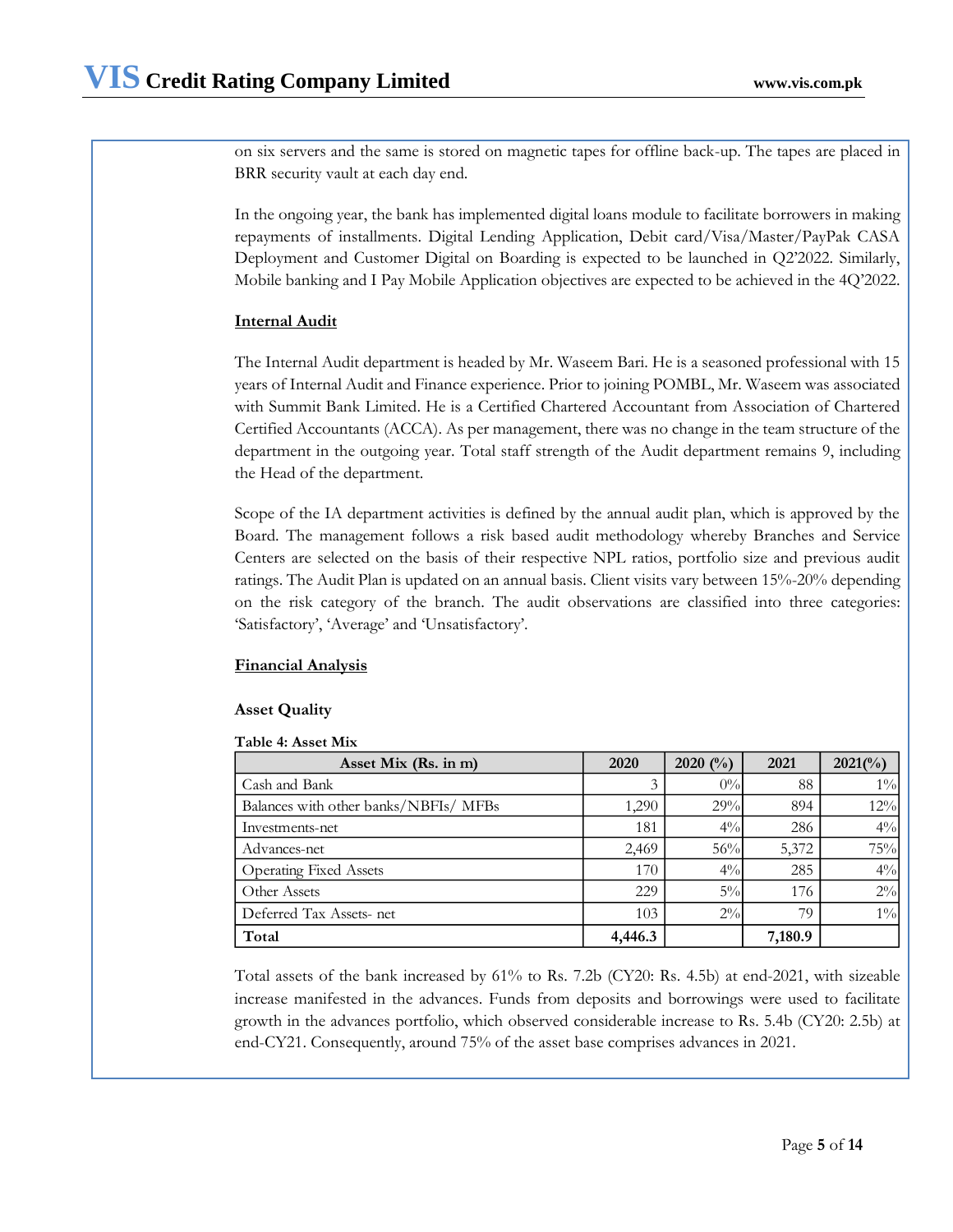Moreover, operating fixed assets stood higher at Rs. 284.6m (CY20: Rs. 170.1m) in CY21 mainly due to additions in property & equipment and right of use assets measured and accounted in the books, while other assets decreased to Rs. 176.5m (CY20: Rs. 229.3m). The decline in the same was mainly on account of reduction in mark-up accrued on loans and advances by end-CY21 emanating from the deferred/re-scheduled loan portfolio. Cash and bank balances declined and were reported at Rs. 1.0b (CY20: Rs. 1.3b) by the end-CY21. With the management's focus to increase the size of the loan book, advances are expected to constitute a greater proportion of the total asset base going forward. Increase in deposit base is expected to fund the growth in lending portfolio.

# **Credit Risk**

With recovery in the global economy post COVID-19, pace of disbursements escalated in the period from June 2021 to December 2021; subsequently, gross loan book of POMBL registered healthy growth of 122% in 2021. Total quantum of the gross financing portfolio amounted Rs. 5.6b (CY20: Rs. 2.5b) at end-2021. With increase in gross advances, market share of POMBL was reported higher at 1.4% (CY20: 0.8%). However, the market share remains on the lower side vis-à-vis peers.

The product portfolio comprises several products spanning from Livestock, Agricultural Microbusiness to Enterprise Loans and House Loans catering to both individuals and group customers. Total product suite offered by the bank comprises 12 products with House Loans introduced in 2021 as shown in the table below:

| <b>Advances Portfolio</b> | <b>FY20</b> | $\frac{0}{0}$ | <b>FY21</b> | $\frac{0}{0}$ |
|---------------------------|-------------|---------------|-------------|---------------|
| Microbusiness loan        | 294.43      | 12%           | 0.52        | $0\%$         |
| Micro agri loan           | 91.61       | $4\%$         | 633.28      | $11\%$        |
| Micro asset loan          | 1.59        | 0%            | 0.84        | $0\%$         |
| Livestock loan            | 80.49       | $3\%$         | 0.31        | $0\%$         |
| New micro business loan   | 0.10        | 0%            |             | $0\%$         |
| Micro enterprise loan     | 1,572.54    | 62%           | 3,604.55    | 65%           |
| Salary loan               | 42.22       | $2\%$         | 244.74      | $4\%$         |
| Bara karobar loan         | 216.01      | 9%            | 954.56      | 17%           |
| Bullet zarai karza        | 208.94      | 8%            | 126.55      | $2\%$         |
| Lease                     | 11.34       | 0%            | 2.77        | $0\%$         |
| House Loan                |             | 0%            | 15.39       | $0\%$         |
|                           | 2,519.25    |               | 5,583.52    | 100%          |

## **Table 5: Product-wise advances**

During the outgoing year, the management maintained its product wise lending strategy by focusing on micro enterprise loans due to better repayment capability in comparison to other borrowers. In addition to the same, other notable increase was observed in the proportion of Micro agri loans and Bara karobar loans during 2021 led by hiring of additional CROs with specialized forte in agricultural lending. Product wise concentration is on the higher side with the micro enterprise loans constituting approximately 65% (CY20: 62%) of total portfolio at end-2021. The portfolio mix is tilted towards EMI loans as the same comprised around 70% of total portfolio, while the bullet loans constituted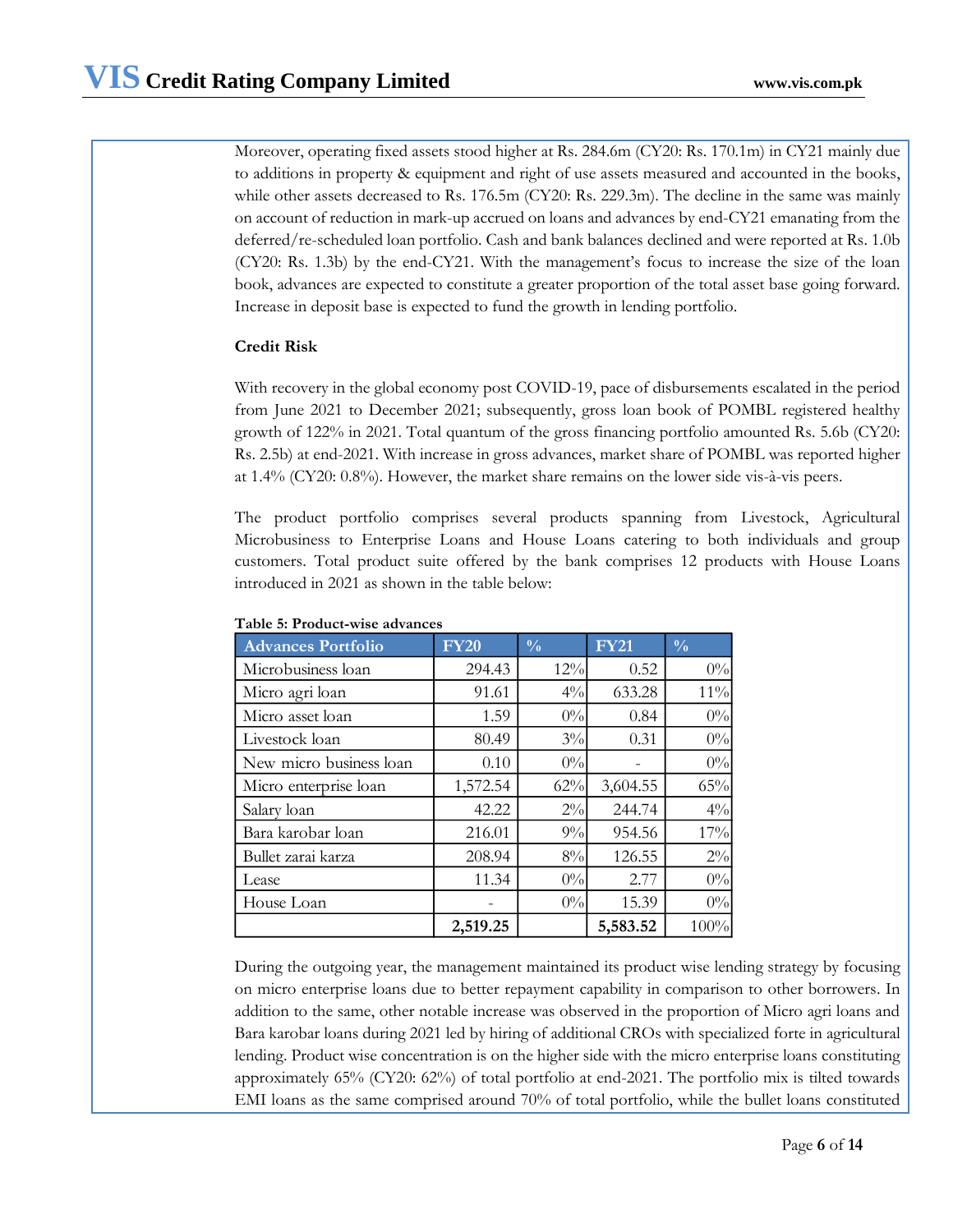30% of the total portfolio. Given higher proportion of EMI loans, recovery ratio is comparatively favorable with effective management of credit risk.

**Table 6: Asset Quality Indicators**

| Infection (Rs. in m)         | 2020    | 2021    |
|------------------------------|---------|---------|
| Gross Advances               | 2,519.3 | 5,583.5 |
| Specific Provisioning        | 45.9    | 123.4   |
| General Provisioning         | 24.7    | 104.6   |
| staff loan                   | 20.7    | 16.5    |
| <b>Net Advances</b>          | 2,469.4 | 5,372.0 |
| <b>NPLs</b>                  | 195.6   | 390.5   |
| NPLs written off             | 269.8   | 158.2   |
| Tier 1 Equity                | 2,187.1 | 2,393.4 |
| <b>Gross Infection</b>       | 7.8%    | 7.0%    |
| <b>Net Infection</b>         | 6.1%    | 4.9%    |
| <b>Incremental Infection</b> | 11.9%   | 8.7%    |
| <b>Provisioning Coverage</b> | 36.1%   | 58.4%   |
| Net NPLs/Tier 1 Equity       | 6.8%    | 10.7%   |

Due to significant growth in the portfolio, POMBL experienced notable credit impairment with gross NPLs growing by 99.6% in 2021.The same is as a result of bank's prudent approach in estimating general provisions over and above the regulatory requirement. At end-Dec 2021, total NPLs amounted to Rs. 390.5m (CY20: Rs. 195.6m). Moreover, the bank also booked a write-off to the tune of Rs. 158.2m (CY20: Rs. 269.8m) during the same period. Given greater increase in performing portfolio as compared to NPL portfolio, gross infection decreased to 7.0% (CY20: 7.8%) at end-CY21. Net and incremental infection ratios were reported lower at 4.9% (CY20: 6.1%) and 8.7% (CY20: 11.9%), respectively. Moreover, comfort is drawn from the senior management's stringent focus and measure taken for timely recoveries and measures undertaken to improve lending practices. Through concerted efforts, the bank managed to recover Rs. 46.5m (2020: Rs. 29.4m) against written off advances in 2021.

In order to provide regulatory relief to borrowers during COVID-19, SBP allowed deferral of principal component of installments for one year provided that the borrower will continue to service the mark-up amount. Moreover, the financing facilities of borrowers, who are unable to service the mark-up amount or need deferment exceeding one year, may be rescheduled / restructured upon their request. As a result, the original deferred portfolio stood at Rs. 1.3b in CY20. No loans of the bank were restructured as per this moratorium. Out of the original deferred portfolio of Rs. 1.3b, quantum of outstanding payments amounted Rs. 98.0m at end-Dec 2021; furthermore, the same were reported lower at Rs. 67.0m at end-March 2022. Recovery of this amount is considered important from to maintain asset quality indicators in line with the parameters for the assigned ratings.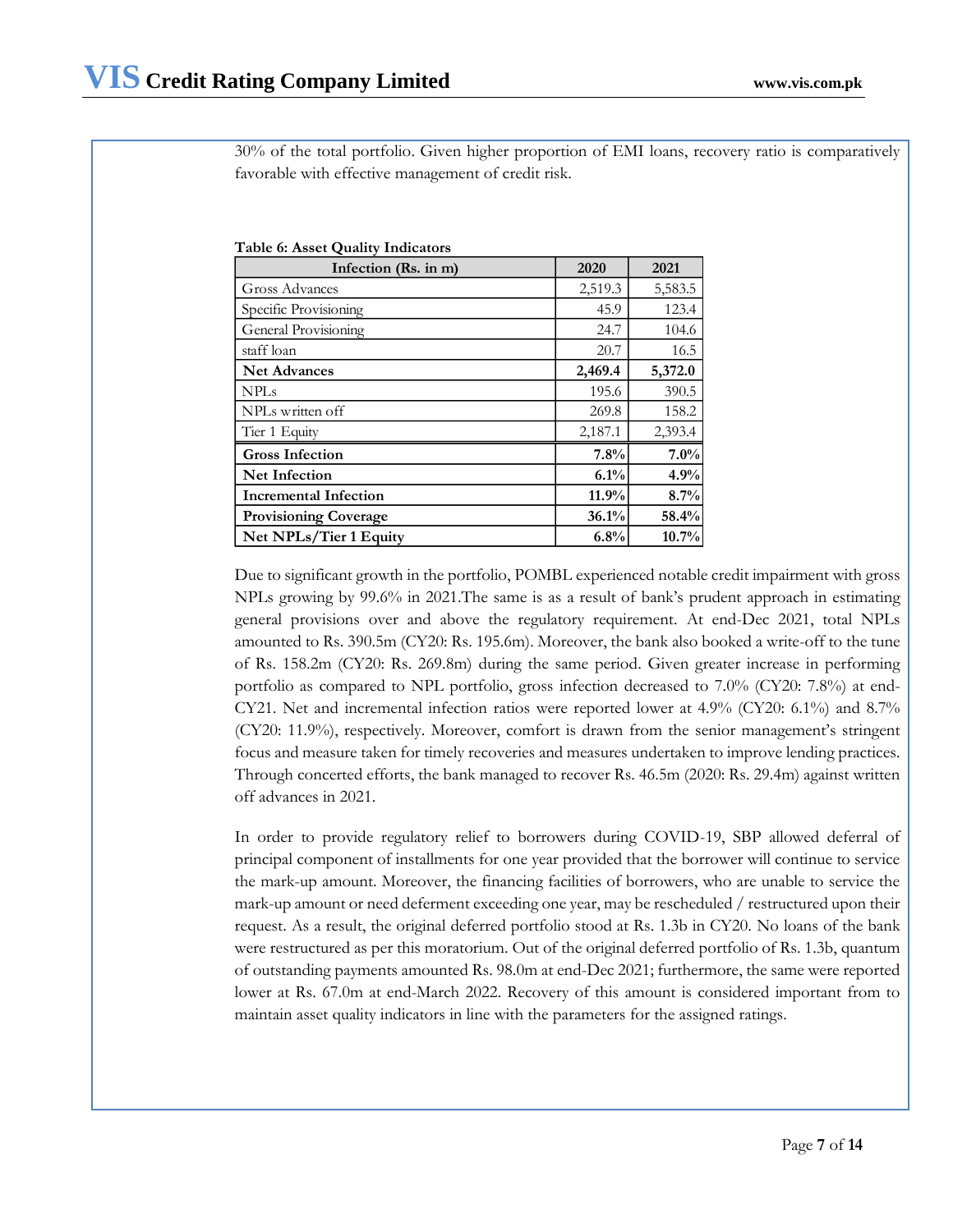## **Liquidity Risk**

Deposit base of the bank depicted a sharp increase and was reported at Rs. 1771.3m (CY20: Rs. 6.7m) in comparison to the preceding year. Albeit improving, liquidity risk is considered on the higher side, given top 21 depositors comprising 71% (CY20: 3%) of the total deposit base at end-2021. In the outgoing year, 93% of the deposit base was sourced from institutional depositors (NRSP, APNA Microfinance, and Pak Oman Investment Company). The reduced granularity is a source of concern as it makes the bank vulnerable to liquidity shortfalls. The management plans to upgrade the deposit team and improve depositor concentration. Furthermore, the Bank plans to launch current and saving deposits in June'22 given almost all deposits comprising fixed deposits at-end Dec'21. Deposit base breakups are provided in the tables below:

## **Table 7: Composition of deposits**

| (Rs. in millions)     | 2020 | 2021    |
|-----------------------|------|---------|
| Individuals           |      | 84.5    |
| Institutions          | -    | 1,686.8 |
| <b>Total Deposits</b> |      | 771 3   |

| (Rs. in millions)       | 2020 | $\frac{0}{0}$ | 2021    | $\frac{0}{0}$ |
|-------------------------|------|---------------|---------|---------------|
| Saving Deposits         | 0.1  | $0.9\%$       | 0.1     | $0.0\%$       |
| <b>Fixed Deposits</b>   | 0.1  | $1.8\%$       | 1,764.7 | 99.6%         |
| <b>Current Deposits</b> |      | $97.3\%$      | 6.5     | $0.4\%$       |
| <b>Total Deposits</b>   |      |               | 1,771.3 |               |

Total borrowings acquired by POMBL amounted to Rs. 2.5b (CY20: Rs. 2.0b) at end-2021. These borrowings include debt drawdown from the State Bank of Pakistan (SBP). The credit facility carries interest rate at 6 month KIBOR minus 100 bps and is repayable in June 2024. Total borrowings also include credit facility from Pakistan Microfinance Investment Company (PMIC); only 63% of the same was utilized at end-Dec'21. The facility carries mark-up at the average rate of 6M KIBOR plus 3.5%. To manage liquidity requirements for the digitalization plan and current business operations, the bank is currently negotiating additional borrowing lines from banks and support from the sponsor (LOLC). In addition, the management is also focusing on proactively managing relationship with large-sized depositors to keep a check on any unforeseen deposit withdrawals.

Liquid assets carried on the balance sheet decreased to Rs. 1.3b (CY20: Rs. 1.5b) primarily on account of reduction in balances with other banks and MFBs. Given greater increase in deposit base, liquid assets in relation to deposits and borrowings decreased significantly to 29.8% (CY20: 74.2%) at end-2021. Similarly, the same was reported lower at 26.6% at end-March'22. Nevertheless, overall liquid assets in relation to deposits and borrowings are considered adequate. Given the projected increase in deposit base and borrowings post expansion, maintaining adequate liquidity profile is considered important from the ratings perspective.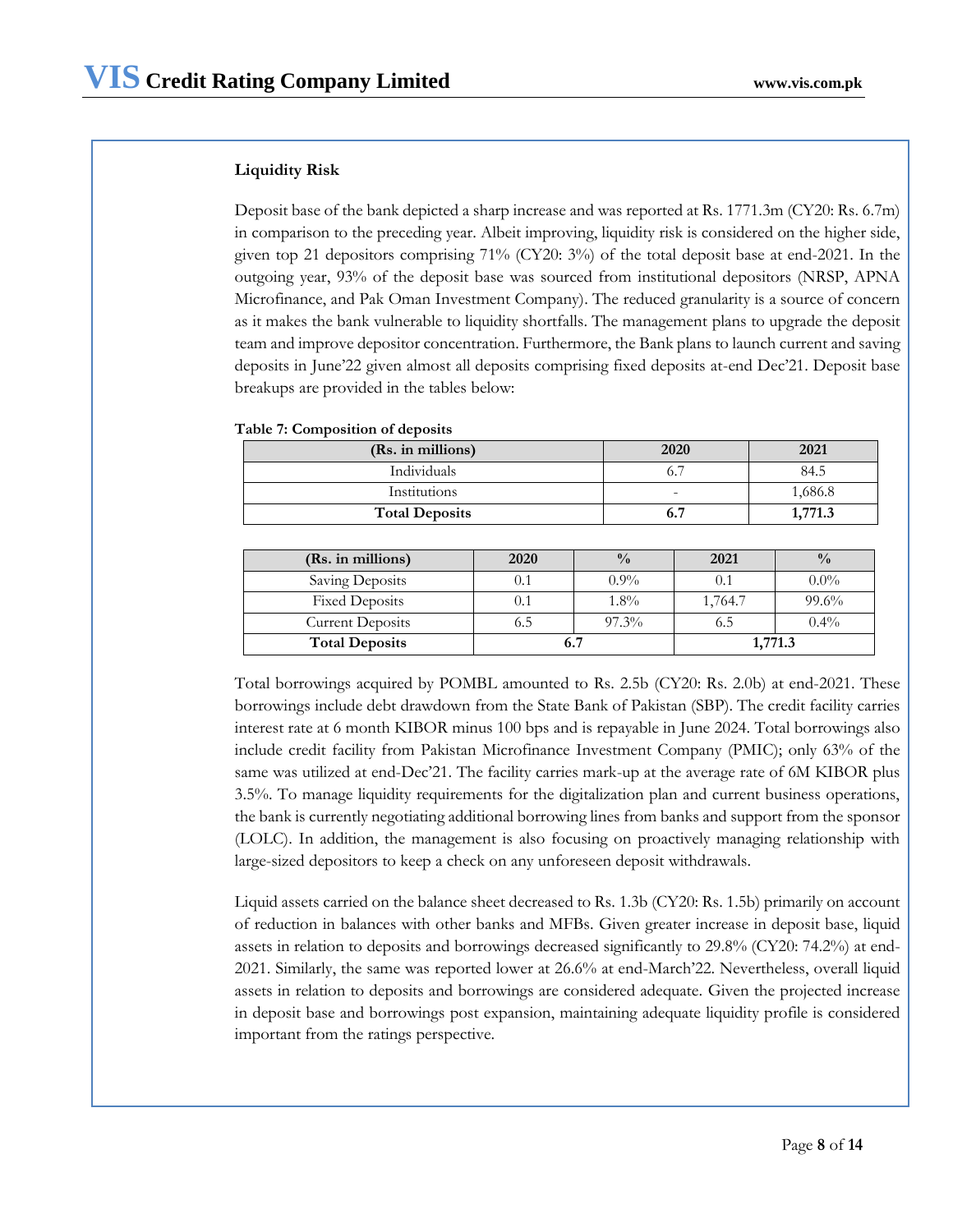## **Table 8: Liquidity Indicators**

| Liquidity (Rs. in m)                           | 2020    | 2021     |
|------------------------------------------------|---------|----------|
| Investments                                    | 181.3   | 286.4    |
| Cash and balances with SBP and NBP             | 3.4     | 88.0     |
| Balances with other banks and MFBs             | 1,290.2 | 859.4    |
| <b>Liquid Assets</b>                           | 1,474.9 | 1,233.9  |
| Deposits                                       | 6.7     | 1,771.3  |
| Borrowing                                      | 1,982.3 | 2,482.3  |
| Liquid Assets to Deposits and Borrowing $(\%)$ | 74.2%   | $29.0\%$ |
| Advances to Deposits (x)                       | 375.9   | 3.2      |
| <b>Liquid Assets/ Total Assets</b>             | 33.2%   | 17.3%    |

## **Profitability**

Profitability of the bank took an upward trend primarily owing to increasing spreads evident from growth in markup income, and higher fee & commission income earned. The bank's topline inclined by 109% during 2021, with majority of the uptick being contributed by the significant return on the advances portfolio as indicated in the table below:

### **Table 9: Breakup of markup income earned**

| (Rs. In millions)                               | 2020  | 2021    |
|-------------------------------------------------|-------|---------|
| Income from Advances                            | 531.9 | 1,502.5 |
| Income from Investment in Government Securities | 16.8  | 5.6     |
| Income from Deposit Accounts                    | 161.3 | 61.3    |
| Income from Sukuk                               | 0.0   | 4.0     |
| Income from Term Deposit Receipts               | 38.9  | 0.4     |
| Income from Staff Loan                          | 0.6   | 0.6     |
| Total                                           | 749.6 | 1,574.4 |

Against the trend in the industry, spreads of the bank improved substantially in 2021 at 28.3% (2020: 14.0%) on account of hike in markup of certain products offered.

### **Table 10: Spreads**

|                                        | 2020     | 2021     |
|----------------------------------------|----------|----------|
| <b>Return on Markup Bearing Assets</b> | 23.5%    | $38.3\%$ |
| <b>Cost of Funds</b>                   | $9.5\%$  | $10.0\%$ |
| Spreads                                | $14.0\%$ | $28.3\%$ |

With markup bearing earning assets increasing to Rs. 6.4b (CY20: Rs. 3.8b) during CY21, interest income was reported higher at Rs. 1.6b (CY20: Rs. 0.8b) majorly provided by interest on performing advances. Moreover, return on mark-up bearing assets increased to 38.3% (CY20: 23.5%) in CY21 primarily on account of increase in yield earned on all categories in the bank's portfolio including highest markup generating micro enterprise loans.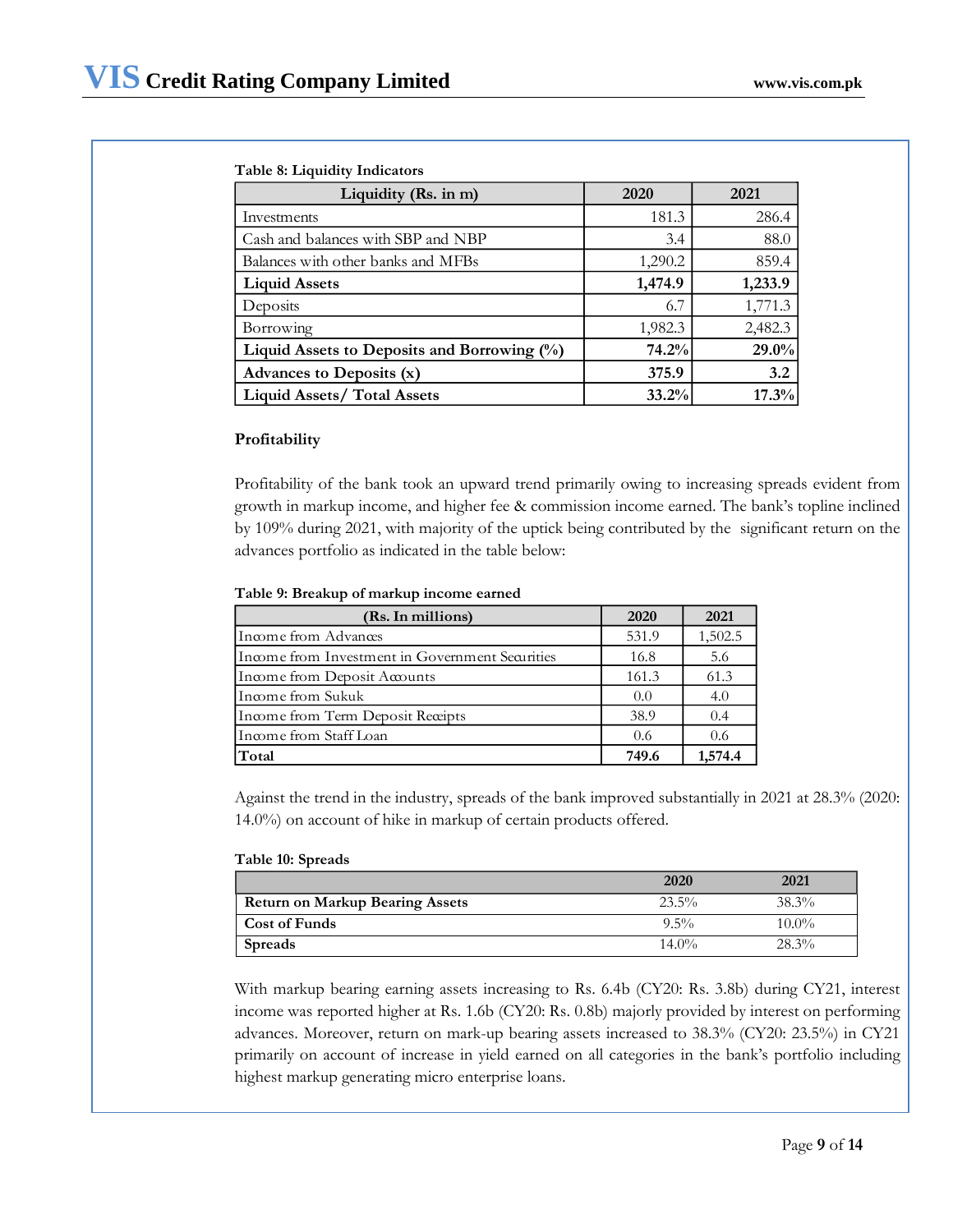During CY21, yield on advances increased to 45.8% (CY20: 30.1%) on account of increased contribution of high priced loan products to the product mix. Interest income from investments amounted to Rs. 10.0m (CY20: Rs. 55.7m) while return on investment portfolio stood lower at 4.3% (CY20: 9.8%) in 2021.

During CY21, total deposits & borrowings increased to Rs. 4.3b (CY20: Rs. 2.0b), while total interest expense amounted to Rs. 224.7m (CY20: Rs. 188.1m). Interest expense on deposits amounted to Rs. 49.3m (CY20: Rs. 0.007m). Cost of deposit decreased to 9.35% (CY20: 9.50%) on account of decrease in benchmark rates.

With a greater increase in return on mark-up bearing assets as compared to the increase in cost of funds, spread of the bank depicted a sizeable increase to 28.3% (CY20: 14.0%) during CY21*.* Subsequently, net mark-up income was reported significantly higher at Rs. 1.4b (CY20: Rs. 0.6b) on the account of higher average mark-up bearing assets during CY21.

Moreover, non-markup income also witnessed sizeable increase to Rs. 317.6m (CY20: Rs. 191.0m) on the back of higher other income generated from fee & commission income (CY21: Rs. 217.5m; CY20: Rs. 89.2m) and noticeable increase in recoveries against written off advances (CY21: Rs. 46.5m; CY20: Rs. 29.4m) in the outgoing year. Fee, commission & brokerage income was reported higher during 2021 mainly on account of increase in loan amount booked during the year and processing fees against the same.

During CY21, administrative expenses increased to Rs. 1.0b (CY20: Rs. 0.7b) due to increase in staff related expense, rent, advertisement and insurance related expenses. Considerable increase in headcount of employees and deployment of Sri Lankan staff contributed to higher salaries and wages expenses. Despite elevation in administrative expenses, Operational self-sufficiency (OSS) ratio depicted a sizeable increase to 141.8% (CY20: 71.4%) during 2021. The increase is in line with higher NIMs and incline in recurring income during the year. Consequently, bank reported higher profit before tax of Rs. 323.8m, (CY20: Loss of Rs. 239.0m) during CY21. Accounting for taxation, net profit amounted to Rs. 215.9m (CY20: Loss of Rs. 179.6m). Profitability indicators of the bank depicted a decrease in 1Q'22 owing to lower total income and higher provision against NPLs & Advances. As per management, the increase in provisioning in 1Q'22 was in relation to mainly the recent cow disease (Lumpy Skin Disease) and Agri-loans provided. Going forward, management envisages improvement in profitability profile of the bank on account of projected increase in spreads, operational efficiencies and uptick in disbursements, post digitalization.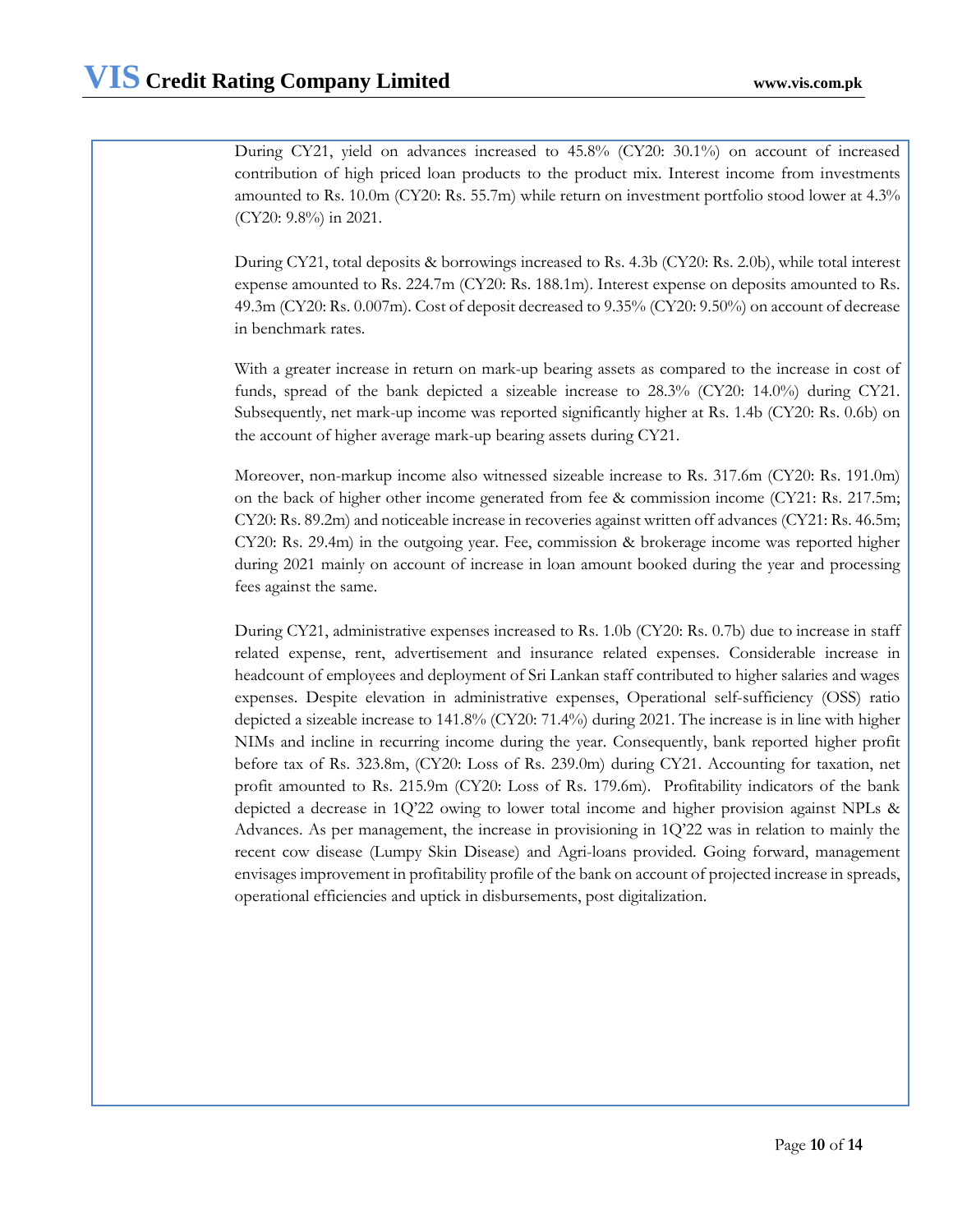# **Capitalization**

# **Table 12: Capitalization**

| Capitalization (Rs. in m)    | 2020    | 2021    |
|------------------------------|---------|---------|
| Share Capital                | 2,308.3 | 2,308.3 |
| Statutory & General Reserves | 94.1    | 149.3   |
| Depositors' Protection Fund  | 10.0    | 22.0    |
| Accumulated Profit           | (215.3) | (51.7)  |
| Total Equity                 | 2,197.1 | 2,427.9 |
| Capital Adequacy Ratio (CAR) | 64.3%   | 39.1%   |

Paid-up capital remained unchanged at Rs. 2.3b at end-CY21; however the total equity base augmented to Rs. 2.4b (CY20: Rs. 2.2b) due to profit retention and reduction in accumulated losses. Equity of the bank is in compliance with the minimum capital requirement of Rs. 1.0b stipulated for microfinance banks with nationwide operations. Net NPLs as a percentage of equity increased to 11.1% (CY20: 6.8%) due to higher NPLs at end-CY21. Moreover, Capital Adequacy Ratio (CAR) of the bank decreased to 39.1% (CY20: 64.3%) by end-CY21 due to substantial growth in asset base. Given growth plans over the medium term, sizeable internal capital generation would be required to maintain CAR above the minimum regulatory requirement. The same is likely to be attained if the deterioration in asset quality is countered effectively. Going forward, projected improvement in profitability is expected to aid growth in equity base of the bank over the rating horizon. Evidently, the equity base was reported slightly higher at Rs. 2.5b at end-March'22.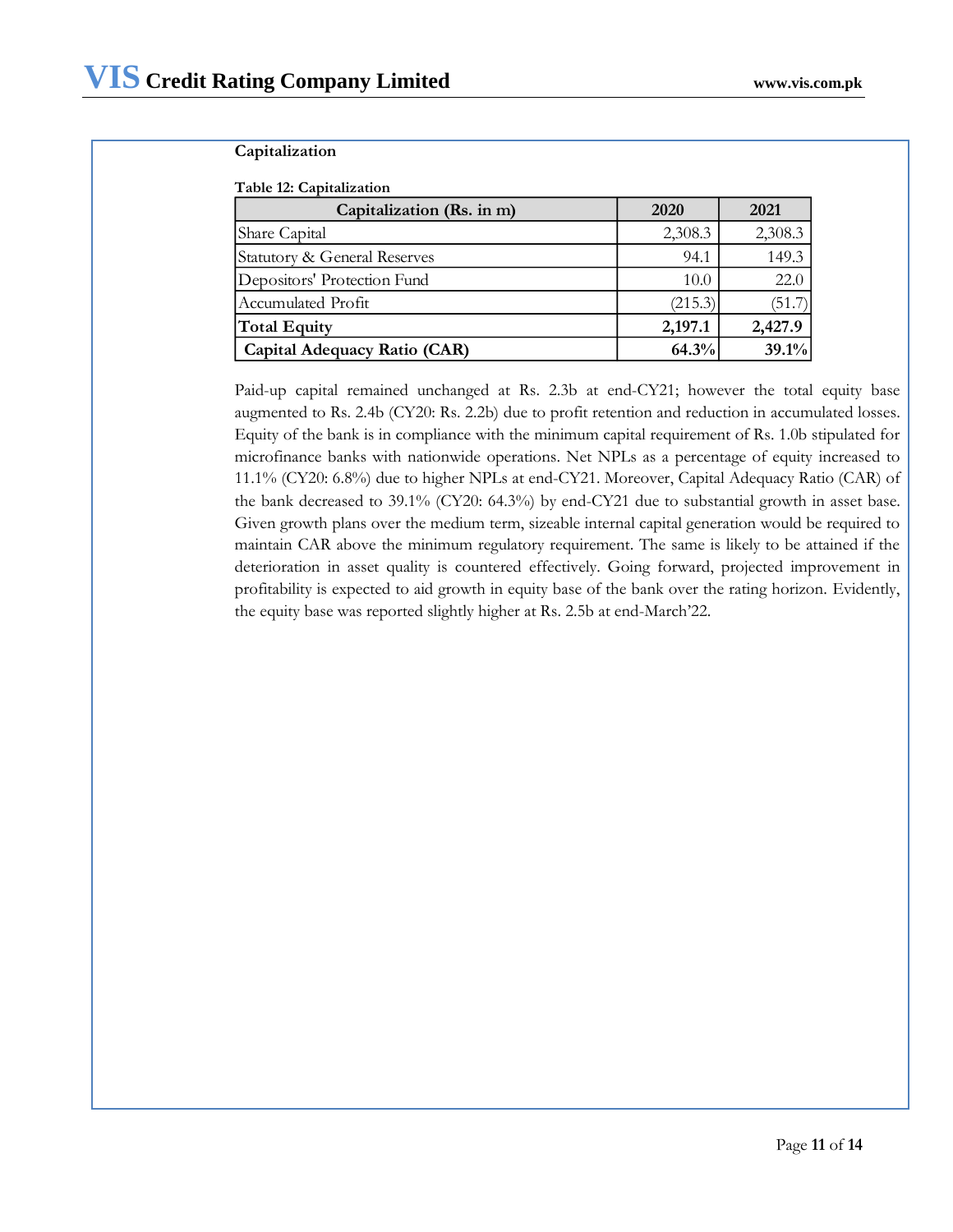# Pak Oman Microfinance Bank Limited **Appendix I**

| <b>FINANCIAL SUMMARY</b>                      | (amounts in PKR millions) |           |              |
|-----------------------------------------------|---------------------------|-----------|--------------|
| <b>BALANCE SHEET</b>                          | 31-Dec-19                 | 31-Dec-20 | 31-Dec-21    |
| Cash and Bank Balances with SBP and NBP       | $\overline{3.6}$          | 3.4       | 88.0         |
| Balances with other Banks and/NBFIs/MFBs      | 1,197.3                   | 1,290.2   | 894.4        |
| Lending to Financial Institutions             | 0.0                       | 0.0       | 0.0          |
| <b>Total Investments</b>                      | 1,258.5                   | 181.3     | 286.4        |
| <b>Net Advances</b>                           | 1,902.9                   | 2,469.4   | 5,372.0      |
| <b>Operating Fixed Assets</b>                 | 132.5                     | 170.1     | 284.6        |
| <b>Other Assets</b>                           | 140.2                     | 332.0     | 255.5        |
| <b>Total Assets</b>                           | 4,635.0                   | 4,446.3   | 7,180.9      |
| <b>Total Deposits</b>                         | 6.7                       | 6.7       | 1,771.3      |
| <b>Borrowings</b>                             | 1,982.3                   | 1,982.3   | 2,482.3      |
| <b>Other Liabilities</b>                      | 243.0                     | 270.3     | 521.2        |
| Tier-1 Equity                                 | 2,365.3                   | 2,197.1   | 2,427.9      |
| Net Worth                                     | 2,365.3                   | 2,197.1   | 2,427.9      |
| Paid-Up Capital                               | 2,308.3                   | 2,308.3   | 2,308.3      |
|                                               |                           |           |              |
| <b>INCOME STATEMENT</b>                       | 31-Dec-19                 | 31-Dec-20 | 31-Dec-21    |
| Net Mark-up Income                            | 658.5                     | 557.1     | 1,349.7      |
| Net Provisioning / (Reversal)                 | 225.4                     | 246.9     | 315.5        |
| Non-Markup Income                             | 116.3                     | 191.0     | 317.6        |
| <b>Operating Expenses</b>                     | 488.6                     | 740.2     | 1,020.9      |
| <b>Profit Before Tax</b>                      | 52.5                      | $-239.0$  | 323.8        |
| Profit after tax                              | 28.7                      | $-179.6$  | 215.9        |
|                                               |                           |           |              |
| <b>RATIO ANALYSIS</b>                         | 31-Dec-19                 | 31-Dec-20 | $31$ -Dec-21 |
| Gross Infection $(\%)$                        | 8.7%                      | 7.8%      | 7.0%         |
| Net Infection (%)- Specific                   | $5.1\%$                   | $6.1\%$   | $5.0\%$      |
| Incremental Infection (%)                     | 14.4%                     | 11.9%     | 8.7%         |
| Provisioning Coverage (%)- Specific           | 43.2%                     | 23.5%     | 31.6%        |
| Net NPLs to Tier-1 Capital (%)                | 4.1%                      | 6.8%      | $10.5\%$     |
| Capital Adequacy Ratio (%)                    | 83.9%                     | 64.3%     | $39.1\%$     |
| Markup on Earning assets (%)                  | 24.0%                     | 23.5%     | 38.3%        |
| Cost of Funds (%)                             | 12.5%                     | 9.5%      | $10.0\%$     |
| Spreads $(\%)$                                | 11.5%                     | $14.0\%$  | 28.3%        |
| OSS $(\% )$                                   | 103.4%                    | 71.4%     | 114.8%       |
| ROAA $(%)$                                    | $0.8\%$                   | $-4.0\%$  | 3.7%         |
| ROAE $(\% )$                                  | 1.2%                      | $-8.1\%$  | 9.3%         |
| Liquid Assets to deposits & borrowings $(\%)$ | 124%                      | 74%       | 30%          |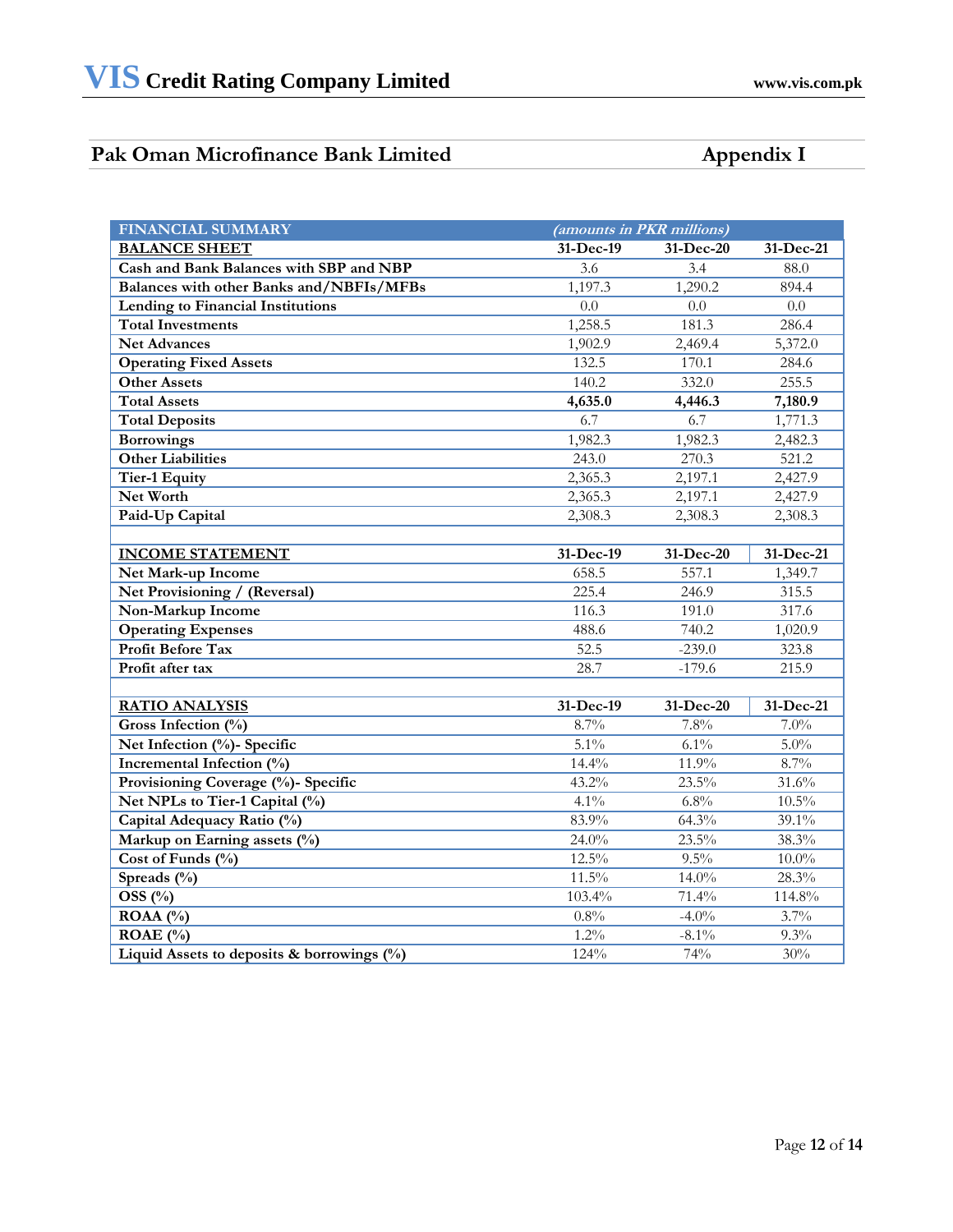# **ISSUE/ISSUER RATING SCALE & DEFINITIONS** Appendix II

#### Medium to Long-Term

#### **AAA**

Highest credit quality; the risk factors are negligible, being only slightly more than for risk-free Government of Pakistan's debt.

#### AA+, AA, AA-

High credit quality; Protection factors are strong. Risk is modest but may vary slightly from time to time because of economic conditions.

#### A+, A, A-

Good credit quality; Protection factors are adequate. Risk factors may vary with possible changes in the economy.

#### BBB+, BBB, BBB-

Adequate credit quality; Protection factors are reasonable and sufficient. Risk factors are considered variable if changes occur in the economy.

#### **BB+, BB, BB-**

Obligations deemed likely to be met. Protection factors are capable of weakening if changes occur in the economy. Overall quality may move up or down frequently within this category.

#### $B+$ ,  $B$ ,  $B-$

Obligations deemed less likely to be met. Protection factors are capable of fluctuating widely if changes occur in the economy. Overall quality may move up or down frequently within this category or into higher or lower rating grade.

#### CCC

Considerable uncertainty exists towards meeting the obligations. Protection factors are scarce and risk may be substantial.

#### CC

A high default risk

#### $\mathsf{C}$

A very high default risk

#### D

Defaulted obligations

Rating Watch: VIS places entities and issues on 'Rating Watch' when it deems that there are conditions present that necessitate re-evaluation of the assigned rating(s). Refer to our 'Criteria for Rating Watch' for details. www.vis.com.pk/images/criteria watch. pdf

Rating Outlooks: The three outlooks 'Positive', 'Stable' and 'Negative' qualify the potential direction of the assigned rating(s). An outlook is not necessarily a precursor of a rating change. Refer to our 'Criteria for Rating Outlook' for details.www.vis.com.pk/ images/criteria outlook.pdf

(SO) Rating: A suffix (SO) is added to the ratings of 'structured' securities where the servicing of debt and related obligations is backed by some sort of financial assets and/or credit support from a third party to the transaction. The suffix (SO), abbreviated for 'structured obligation', denotes that the rating has been achieved on grounds of the structure backing the transaction that enhanced the credit quality of the securities and not on the basis of the credit quality of the issuing entity alone.

# **Short-Term**

#### $A-1+$

Highest certainty of timely payment; Short-term liquidity, including internal operating factors and /or access to alternative sources of funds, is outstanding and safety is just below risk free Government of Pakistan's short-term obligations.

#### $A-1$

High certainty of timely payment; Liquidity factors are excellent and supported by good fundamental protection factors. Risk factors are minor.

#### $A-2$

Good certainty of timely payment. Liquidity factors and company fundamentals are sound. Access to capital markets is good. Risk factors are small.

### $A-3$

Satisfactory liquidity and other protection factors qualify entities / issues as to investment grade. Risk factors are larger and subject to more variation. Nevertheless, timely payment is expected.

## B

Speculative investment characteristics; Liquidity may not be sufficient to ensure timely payment of obligations.

#### C

Capacity for timely payment of obligations is doubtful.

(blr) Rating: A suffix (blr) is added to the ratings of a particular banking facility obtained by the borrower from a financial institution. The suffix (blr), abbreviated for 'bank loan rating' denotes that the rating is based on the credit quality of the entity and security structure of the facility.

'p' Rating: A 'p' rating is assigned to entities, where the management has not requested a rating, however, agrees to provide informational support. A 'p' rating is shown with a 'p' subscript and is publicly disclosed. It is not modified by a plus (+) or a minus (-) sign which indicates relative standing within a rating category. Outlook is not assigned to these ratings. Refer to our 'Policy for Private Ratings' for details. www.vis.com.pk/images/ policy ratings.pdf

'SD' Rating: An 'SD' rating is assigned when VIS believes that the ratee has selectively defaulted on a specific issue or obligation but it will continue to meet its payment obligations on other issues or obligations in a timely manner.